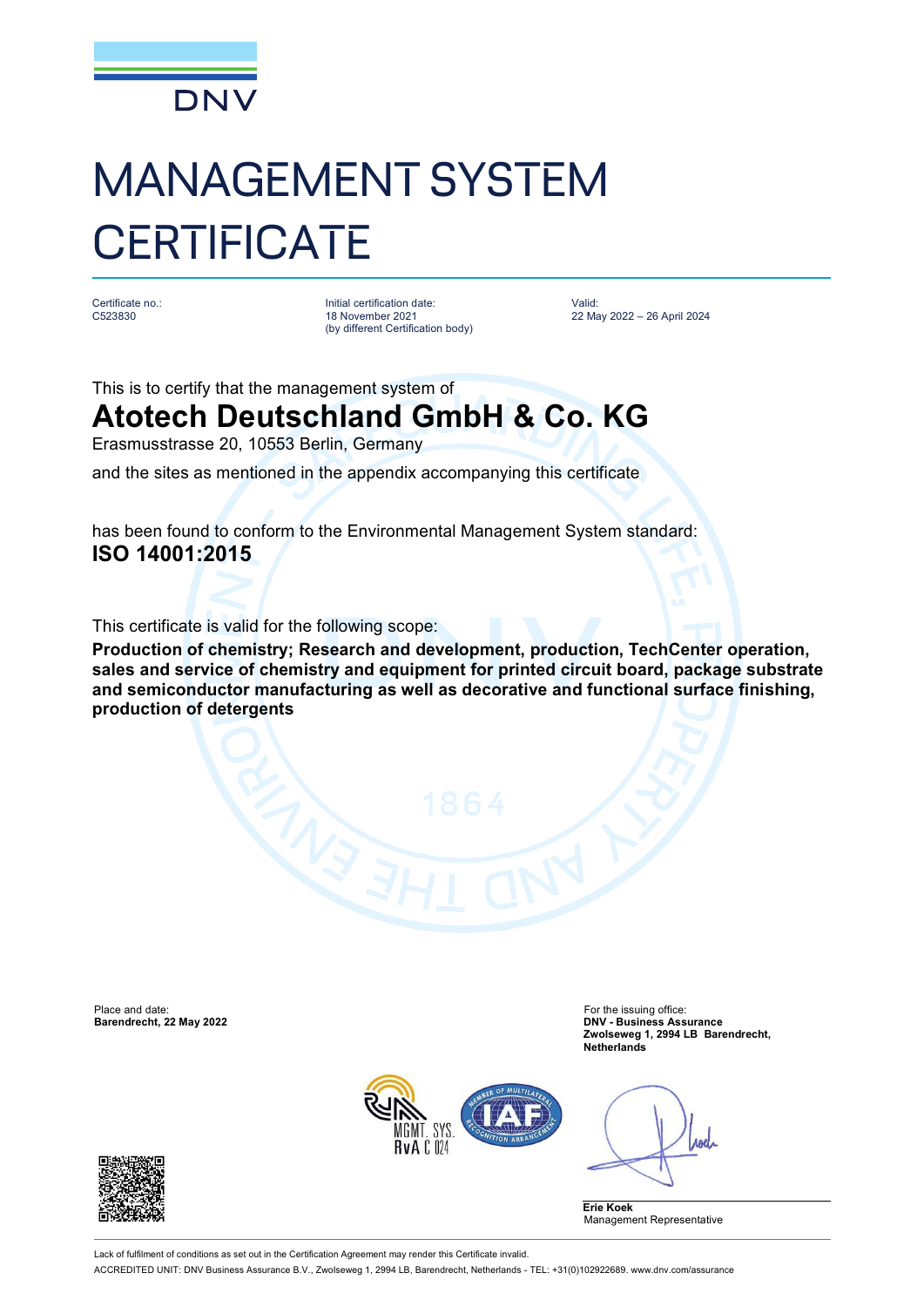

Certificate no.: C523830 Place and date: Barendrecht, 22 May 2022

## **Appendix to Certificate**

### **Atotech Deutschland GmbH & Co. KG**

Locations included in the certification are as follows:

| <b>Site Name</b>                                     | <b>Site Address</b>                                                                                                                 | <b>Site Scope</b>                                                                                                                                                                                                                                                          |
|------------------------------------------------------|-------------------------------------------------------------------------------------------------------------------------------------|----------------------------------------------------------------------------------------------------------------------------------------------------------------------------------------------------------------------------------------------------------------------------|
| Atotech Deutschland GmbH & Co. KG                    | Erasmusstrasse 20, 10553 Berlin,<br>Germany                                                                                         | Research and development, TechCenter<br>operation, logstics, sales and services of<br>chemistry and equipment for printed circuit<br>board, package substrate and<br>semiconductor manufacturing as well as<br>decorative and functional surface finishing                 |
| Atotech Beteiligungs und Management<br>GmbH & Co. KG | Erasmusstraße 20, 10553 Berlin, Germany                                                                                             | Support of operational processes within<br>the scope                                                                                                                                                                                                                       |
| Atotech Deutschland GmbH & Co. KG                    | Untergasse 47, 65468 Trebur-Geinsheim,<br>Germany                                                                                   | Production of flakes and sealers; research<br>and development, TechCenter operation,<br>service of chemistry and equipment for<br>printed circuit board, package substrate<br>and semiconductor manufacturing as well<br>as decorative and functional surface<br>finishing |
| Atotech Deutschland GmbH & Co. KG                    | Ahornallee 4, 16818 Neuruppin, Germany                                                                                              | Production, sales and service of chemistry<br>for printed circuit board, package substrate<br>and semiconductor manufacturing as well<br>as decorative and functional surface<br>finishing                                                                                 |
| Atotech Deutschland GmbH & Co. KG                    | Industriestrasse 69, 90537 Feucht,<br>Germany                                                                                       | Research and development, production,<br>sales and service of plating equipment for<br>printed circuit board, package substrate<br>and semiconductor manufacturing as well<br>as decorative and functional surface<br>finishing                                            |
| Atotech (Malaysia) Sdn Bhd                           | 1182, Lorong Perindustrian Bukit Minyak<br>22, Taman Perindustrian Bukit Minyak,<br>14100, Simpang Ampat, Pulau Pinang,<br>Malaysia | Production of chemistry; sales and service<br>of chemistry and equipment for printed<br>circuit board, package substrate and<br>semiconductor manufacturing as well as<br>decorative and functional surface finishing                                                      |
| Atotech Canada Ltd.                                  | 1180 Corporate Drive, Ontario Canada,<br>Burlington, L7L5R6, Canada                                                                 | Production of chemistry; TechCenter<br>operations, logistics, sales and service of<br>chemistry and equipment for printed circuit<br>board, package substrate and<br>semiconductor manufacturing as well as<br>decorative and functional surface finishing                 |
| Atotech CZ a.s.                                      | Belgicka 5119, 46605 Jablonec nad Nisou,<br>Czech Republic                                                                          | Research and development, TechCenter<br>operations, sales and service of chemistry<br>and equipment for printed circuit board,<br>package substrate and semiconductor<br>manufacturing as well as decorative,<br>functional surface finishing and detergents               |
| Atotech CZ a.s.                                      | Belgicka 1b, 46605 Jablonec nad Nisou,<br><b>Czech Republic</b>                                                                     | Production of detergents                                                                                                                                                                                                                                                   |
| Atotech de Mexico S.A. de C.V.                       | Av. Uno No. 28 A Parque Industrial<br>Cartagena, 54900, Tultitlan Estado de<br>Mexico, Mexico                                       | Production of chemistry; sales and service<br>of chemistry and equipment for printed<br>circuit board, package substrate and<br>semiconductor manufacturing as well as                                                                                                     |

Lack of fulfilment of conditions as set out in the Certification Agreement may render this Certificate invalid.

ACCREDITED UNIT: DNV Business Assurance B.V., Zwolseweg 1, 2994 LB, Barendrecht, Netherlands - TEL: +31(0)102922689. [www.dnv.com/assurance](http://www.dnv.com/assurance)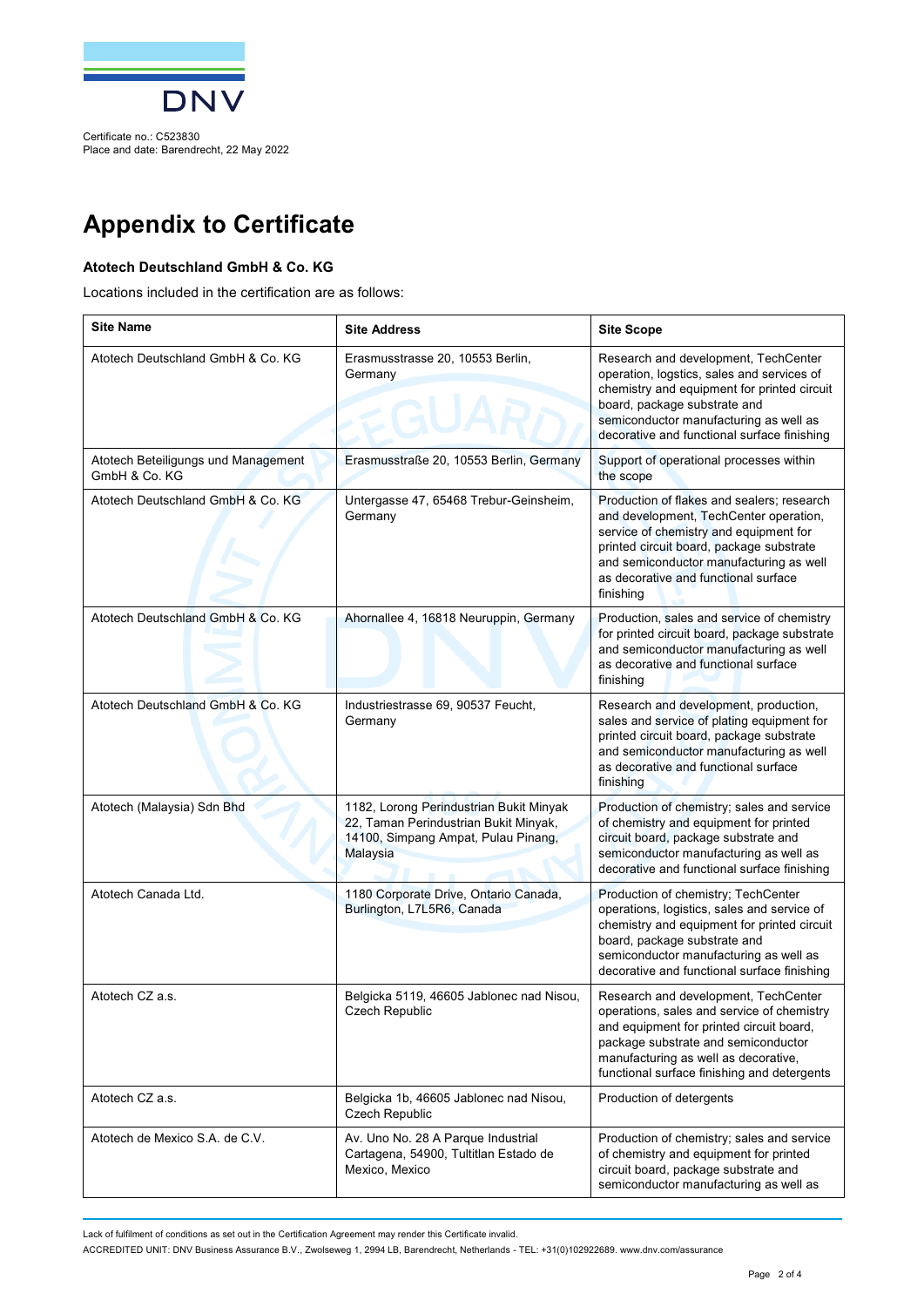

#### Certificate no.: C523830

Place and date: Barendrecht, 22 May 2022

| <b>Site Name</b>                        | <b>Site Address</b>                                                                                     | <b>Site Scope</b>                                                                                                                                                                                                                                          |
|-----------------------------------------|---------------------------------------------------------------------------------------------------------|------------------------------------------------------------------------------------------------------------------------------------------------------------------------------------------------------------------------------------------------------------|
|                                         |                                                                                                         | decorative and functional surface finishing                                                                                                                                                                                                                |
| Atotech India Private Limited           | Plot No. 446 - G & H, Sector-8, IMT<br>Manesar, Gurugram - 122050, Haryana,<br>India                    | Research and Development, TechCenter<br>operation, sales and services of chemistry<br>for printed circuit board, package substrate<br>as well as decorative and functional<br>surface finishing                                                            |
| Atotech do Brazil, Galvanotecnica Ltda. | Rua Maria Patricia da Silva, 205, Taboao<br>da Serra-SP, 06787-480, Sao Paulo, Brazil                   | Production of chemistry; TechCenter<br>operations, logistics, sales and service of<br>chemistry and equipment for printed circuit<br>board, package substrate and<br>semiconductor manufacturing as well as<br>decorative and functional surface finishing |
| Atotech India Private Ltd.              | 66, K.M. Stone, NH 8, Delhi Jaipur<br>Highway, Village Sidhrawalim, Gurgaon -<br>122413, Haryana, India | Production of chemistry for printed circuit<br>board, package substrate and<br>semiconductor manufacturing as well as<br>decorative and functional surface finishing                                                                                       |
| Atotech Italia S.r.l.                   | Via Lecco 6 - 20020 Lainate (Milano) -<br>Italy                                                         | TechCenter operation, sales and service of<br>chemistry and equipment for printed circuit<br>board, package substrate and<br>semiconductor manufacturing as well as<br>decorative and functional surface finishing                                         |
| Atotech Japan K.K.                      | 1-18-2, Hakusan, Midori-ku, Yokohama,<br>Kanagawa, 226-0006 Japan                                       | Research and development, TechCenter<br>operation, sales and services of chemistry<br>and equipment for printed circuit board,<br>package substrate and semiconductor<br>manufacturing as well as decorative and<br>functional surface finishing           |
| Atotech Japan K.K.                      | 1-6 Shimo-Ohbasan, Koda-cho, Nukata-<br>gun, Mutsuguri, Aichi, 444-0122 Japan                           | Production of chemistry                                                                                                                                                                                                                                    |
| Atotech Korea Ltd.                      | 7F, Dongsung Building 21, Gukhoe-daero<br>62-gil, Yeongdeungpo-gu, Seoul, 07236,<br>Republic of Korea   | Management and support processes for<br>the activities in the scope                                                                                                                                                                                        |
| Atotech Korea Ltd.                      | 37, Jangangongdan 1-gil, 18579 Jangan-<br>myeon, Hwaseong-si Gyeonggi-do,<br>Republic of Korea          | Production of chemistry; TechCenter<br>operation, sales and services of chemistry<br>and equipment for printed circuit board,<br>package substrate and semiconductor<br>manufacturing as well as decorative and<br>functional surface finishing            |
| Atotech Korea Ltd.                      | Room #403, 20, Noksansandan 382-ro 14<br>beonga gil, Gangseo-gu, Busan, 46757,<br>Republic of Korea     | Sales and services of chemistry and<br>equipment for printed circuit board,<br>package substrate and semiconductor<br>manufacturing as well as decorative and<br>functional surface finishing                                                              |
| Atotech SK, s.r.o                       | J. Chalupku 8, 974 01 Banská Bystrica,<br>Slovak Republic                                               | Sales and service of chemistry and<br>equipment for printed circuit board,<br>package substrate and semiconductor<br>manufacturing as well as decorative<br>functional surface finishing and detergents                                                    |
| Atotech Skandinavien AB                 | Slottsgatan 33, 60102, Norrköping,<br>Sweden                                                            | Sales and service of chemistry and<br>equipment for printed circuit board,<br>package substrate and semiconductor<br>manufacturing as well as decorative and<br>functional surface finishing                                                               |
| Atotech Slovenija d.d.                  | Podnart 43, 4244, Podnart, Slovenia                                                                     | Production of chemistry; sales and service<br>of chemistry and equipment for printed<br>circuit board, package substrate and                                                                                                                               |

Lack of fulfilment of conditions as set out in the Certification Agreement may render this Certificate invalid.

ACCREDITED UNIT: DNV Business Assurance B.V., Zwolseweg 1, 2994 LB, Barendrecht, Netherlands - TEL: +31(0)102922689. [www.dnv.com/assurance](http://www.dnv.com/assurance)